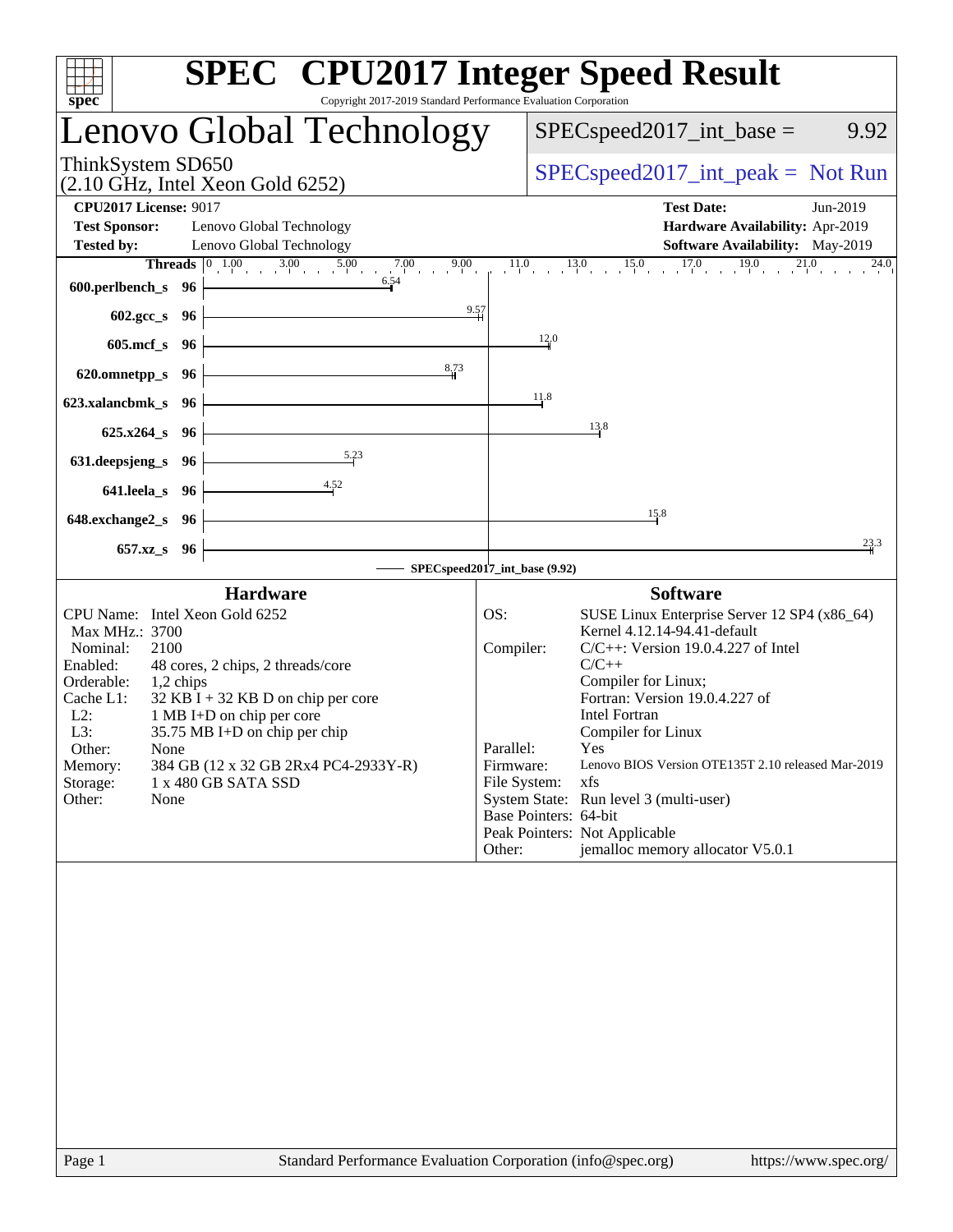

# Lenovo Global Technology

 $SPEC speed2017\_int\_base =$  9.92

(2.10 GHz, Intel Xeon Gold 6252)

ThinkSystem SD650  $SPEC speed2017\_int\_peak = Not Run$ 

**[Test Sponsor:](http://www.spec.org/auto/cpu2017/Docs/result-fields.html#TestSponsor)** Lenovo Global Technology **[Hardware Availability:](http://www.spec.org/auto/cpu2017/Docs/result-fields.html#HardwareAvailability)** Apr-2019

**[CPU2017 License:](http://www.spec.org/auto/cpu2017/Docs/result-fields.html#CPU2017License)** 9017 **[Test Date:](http://www.spec.org/auto/cpu2017/Docs/result-fields.html#TestDate)** Jun-2019 **[Tested by:](http://www.spec.org/auto/cpu2017/Docs/result-fields.html#Testedby)** Lenovo Global Technology **[Software Availability:](http://www.spec.org/auto/cpu2017/Docs/result-fields.html#SoftwareAvailability)** May-2019

### **[Results Table](http://www.spec.org/auto/cpu2017/Docs/result-fields.html#ResultsTable)**

|                            | <b>Base</b>    |                |       |                | <b>Peak</b> |                |       |                |                |              |                |              |                |              |
|----------------------------|----------------|----------------|-------|----------------|-------------|----------------|-------|----------------|----------------|--------------|----------------|--------------|----------------|--------------|
| <b>Benchmark</b>           | <b>Threads</b> | <b>Seconds</b> | Ratio | <b>Seconds</b> | Ratio       | <b>Seconds</b> | Ratio | <b>Threads</b> | <b>Seconds</b> | <b>Ratio</b> | <b>Seconds</b> | <b>Ratio</b> | <b>Seconds</b> | <b>Ratio</b> |
| $600.$ perlbench_s         | 96             | 271            | 6.54  | 272            | 6.52        | 270            | 6.58  |                |                |              |                |              |                |              |
| $602.\text{gcc}\_\text{s}$ | 96             | 416            | 9.57  | 416            | 9.57        | 410            | 9.71  |                |                |              |                |              |                |              |
| $605$ .mcf s               | 96             | 393            | 12.0  | 393            | 12.0        | 392            | 12.0  |                |                |              |                |              |                |              |
| 620.omnetpp_s              | 96             | 187            | 8.73  | 186            | 8.77        | 189            | 8.65  |                |                |              |                |              |                |              |
| 623.xalancbmk s            | 96             | 120            | 11.8  | 120            | 11.8        | 120            | 11.8  |                |                |              |                |              |                |              |
| 625.x264 s                 | 96             | 128            | 13.8  | 128            | 13.8        | 128            | 13.8  |                |                |              |                |              |                |              |
| 631.deepsjeng_s            | 96             | 274            | 5.23  | 274            | 5.23        | 274            | 5.23  |                |                |              |                |              |                |              |
| 641.leela s                | 96             | 378            | 4.52  | 378            | 4.52        | 378            | 4.52  |                |                |              |                |              |                |              |
| 648.exchange2_s            | 96             | 186            | 15.8  | 186            | 15.8        | 186            | 15.8  |                |                |              |                |              |                |              |
| $657.xz$ <sub>S</sub>      | 96             | 266            | 23.2  | 265            | 23.3        | 265            | 23.3  |                |                |              |                |              |                |              |
| $SPECspeed2017$ int base = |                |                | 9.92  |                |             |                |       |                |                |              |                |              |                |              |

**[SPECspeed2017\\_int\\_peak =](http://www.spec.org/auto/cpu2017/Docs/result-fields.html#SPECspeed2017intpeak) Not Run**

Results appear in the [order in which they were run.](http://www.spec.org/auto/cpu2017/Docs/result-fields.html#RunOrder) Bold underlined text [indicates a median measurement.](http://www.spec.org/auto/cpu2017/Docs/result-fields.html#Median)

#### **[Operating System Notes](http://www.spec.org/auto/cpu2017/Docs/result-fields.html#OperatingSystemNotes)**

Stack size set to unlimited using "ulimit -s unlimited"

### **[General Notes](http://www.spec.org/auto/cpu2017/Docs/result-fields.html#GeneralNotes)**

Environment variables set by runcpu before the start of the run: KMP AFFINITY = "granularity=fine, scatter" LD\_LIBRARY\_PATH = "/home/cpu2017-1.0.5-ic19.0u4/lib/intel64" LD\_LIBRARY\_PATH = "\$LD\_LIBRARY\_PATH:/home/cpu2017-1.0.5-ic19.0u4/je5.0.1-64" OMP\_STACKSIZE = "192M" Binaries compiled on a system with 1x Intel Core i9-799X CPU + 32GB RAM memory using Redhat Enterprise Linux 7.5 Transparent Huge Pages enabled by default Prior to runcpu invocation Filesystem page cache synced and cleared with: sync; echo 3> /proc/sys/vm/drop\_caches NA: The test sponsor attests, as of date of publication, that CVE-2017-5754 (Meltdown) is mitigated in the system as tested and documented. Yes: The test sponsor attests, as of date of publication, that CVE-2017-5753 (Spectre variant 1) is mitigated in the system as tested and documented. Yes: The test sponsor attests, as of date of publication, that CVE-2017-5715 (Spectre variant 2) is mitigated in the system as tested and documented. Yes: The test sponsor attests, as of date of publication, that CVE-2018-3640 (Spectre variant 3a) is mitigated in the system as tested and documented. Yes: The test sponsor attests, as of date of publication, that CVE-2018-3639 (Spectre variant 4) is mitigated in the system as tested and documented. jemalloc, a general purpose malloc implementation built with the RedHat Enterprise 7.5, and the system compiler gcc 4.8.5 **(Continued on next page)**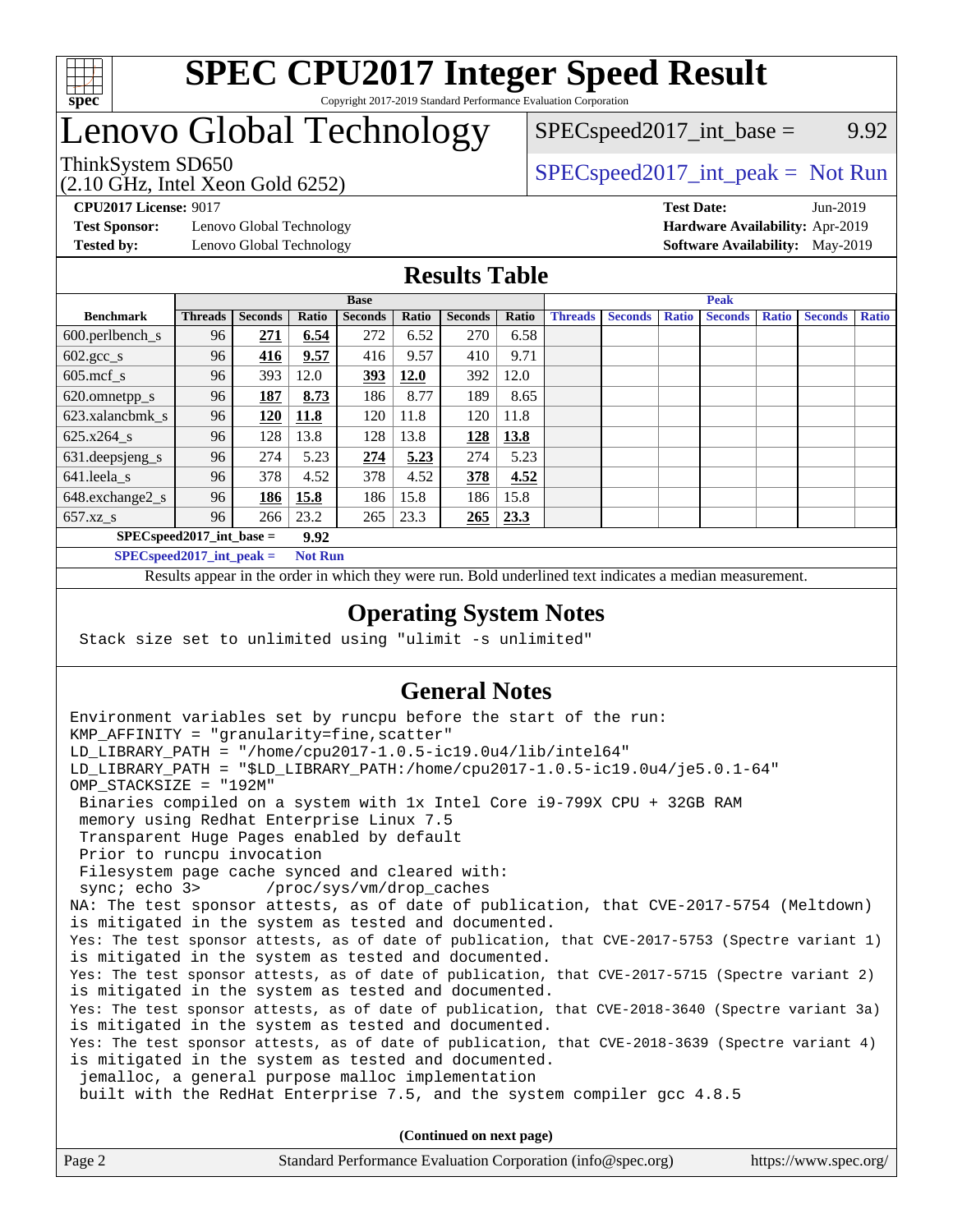

# **[SPEC CPU2017 Integer Speed Result](http://www.spec.org/auto/cpu2017/Docs/result-fields.html#SPECCPU2017IntegerSpeedResult)**

Copyright 2017-2019 Standard Performance Evaluation Corporation

# Lenovo Global Technology

ThinkSystem SD650<br>  $(2.10 \text{ GHz. Intel Yoon Gold } 6252)$  [SPECspeed2017\\_int\\_peak =](http://www.spec.org/auto/cpu2017/Docs/result-fields.html#SPECspeed2017intpeak) Not Run

 $SPECspeed2017\_int\_base =$  9.92

(2.10 GHz, Intel Xeon Gold 6252)

**[CPU2017 License:](http://www.spec.org/auto/cpu2017/Docs/result-fields.html#CPU2017License)** 9017 **[Test Date:](http://www.spec.org/auto/cpu2017/Docs/result-fields.html#TestDate)** Jun-2019

**[Test Sponsor:](http://www.spec.org/auto/cpu2017/Docs/result-fields.html#TestSponsor)** Lenovo Global Technology **[Hardware Availability:](http://www.spec.org/auto/cpu2017/Docs/result-fields.html#HardwareAvailability)** Apr-2019 **[Tested by:](http://www.spec.org/auto/cpu2017/Docs/result-fields.html#Testedby)** Lenovo Global Technology **[Software Availability:](http://www.spec.org/auto/cpu2017/Docs/result-fields.html#SoftwareAvailability)** May-2019

# **[General Notes \(Continued\)](http://www.spec.org/auto/cpu2017/Docs/result-fields.html#GeneralNotes)**

sources available from jemalloc.net or <https://github.com/jemalloc/jemalloc/releases>

### **[Platform Notes](http://www.spec.org/auto/cpu2017/Docs/result-fields.html#PlatformNotes)**

| BIOS configuration:<br>Choose Operating Mode set to Maximum Performance<br>Choose Operating Mode set to Custom Mode<br>Memory Power Management set to Automatic<br>C-States set to Legacy<br>Adjacent Cache Prefetch set to Disable<br>Sysinfo program /home/cpu2017-1.0.5-ic19.0u4/bin/sysinfo<br>Rev: r5974 of 2018-05-19 9bcde8f2999c33d61f64985e45859ea9<br>running on linux-y34g Thu Jun 13 05:55:12 2019<br>SUT (System Under Test) info as seen by some common utilities.                                |
|-----------------------------------------------------------------------------------------------------------------------------------------------------------------------------------------------------------------------------------------------------------------------------------------------------------------------------------------------------------------------------------------------------------------------------------------------------------------------------------------------------------------|
| For more information on this section, see<br>https://www.spec.org/cpu2017/Docs/config.html#sysinfo                                                                                                                                                                                                                                                                                                                                                                                                              |
| From /proc/cpuinfo<br>model name : Intel(R) Xeon(R) Gold 6252 CPU @ 2.10GHz<br>"physical id"s (chips)<br>2<br>96 "processors"<br>cores, siblings (Caution: counting these is hw and system dependent. The following<br>excerpts from /proc/cpuinfo might not be reliable. Use with caution.)<br>cpu cores $: 24$<br>siblings : 48<br>physical 0: cores 0 1 2 3 4 5 6 8 9 10 11 12 13 16 17 18 19 20 21 25 26 27 28 29<br>physical 1: cores 0 1 2 3 4 5 6 8 9 10 11 12 13 16 17 18 19 20 21 25 26 27 28 29       |
| From 1scpu:<br>Architecture:<br>x86 64<br>$32$ -bit, $64$ -bit<br>$CPU$ op-mode( $s$ ):<br>Little Endian<br>Byte Order:<br>CPU(s):<br>96<br>$0 - 95$<br>$On$ -line CPU $(s)$ list:<br>Thread(s) per core:<br>2<br>2.4<br>Core(s) per socket:<br>Socket(s):<br>$\overline{2}$<br>NUMA $node(s):$<br>2<br>Vendor ID:<br>GenuineIntel<br>CPU family:<br>6<br>Model:<br>85<br>Model name:<br>$Intel(R) Xeon(R) Gold 6252 CPU @ 2.10GHz$<br>6<br>Stepping:<br>CPU MHz:<br>2100.000<br>3700.0000<br>$CPU$ max $MHz$ : |
| (Continued on next page)<br>Page 3<br>Standard Performance Evaluation Corporation (info@spec.org)<br>https://www.spec.org/                                                                                                                                                                                                                                                                                                                                                                                      |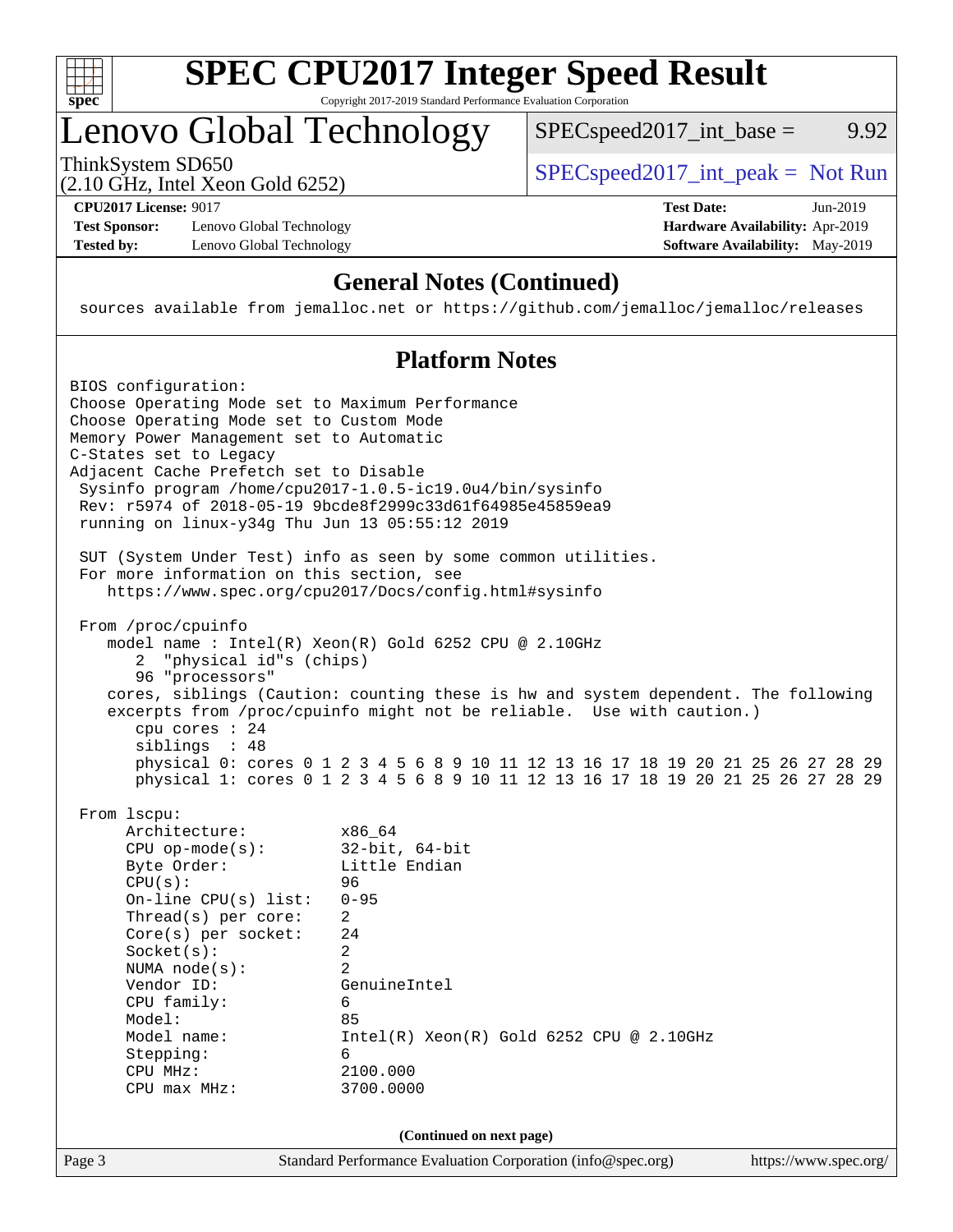

# **[SPEC CPU2017 Integer Speed Result](http://www.spec.org/auto/cpu2017/Docs/result-fields.html#SPECCPU2017IntegerSpeedResult)**

Copyright 2017-2019 Standard Performance Evaluation Corporation

Lenovo Global Technology

 $SPEC speed2017\_int\_base =$  9.92

(2.10 GHz, Intel Xeon Gold 6252)

ThinkSystem SD650<br>  $(2.10 \text{ GHz. Intel Yoon Gold } 6252)$  [SPECspeed2017\\_int\\_peak =](http://www.spec.org/auto/cpu2017/Docs/result-fields.html#SPECspeed2017intpeak) Not Run

**[CPU2017 License:](http://www.spec.org/auto/cpu2017/Docs/result-fields.html#CPU2017License)** 9017 **[Test Date:](http://www.spec.org/auto/cpu2017/Docs/result-fields.html#TestDate)** Jun-2019

**[Test Sponsor:](http://www.spec.org/auto/cpu2017/Docs/result-fields.html#TestSponsor)** Lenovo Global Technology **[Hardware Availability:](http://www.spec.org/auto/cpu2017/Docs/result-fields.html#HardwareAvailability)** Apr-2019 **[Tested by:](http://www.spec.org/auto/cpu2017/Docs/result-fields.html#Testedby)** Lenovo Global Technology **[Software Availability:](http://www.spec.org/auto/cpu2017/Docs/result-fields.html#SoftwareAvailability)** May-2019

#### **[Platform Notes \(Continued\)](http://www.spec.org/auto/cpu2017/Docs/result-fields.html#PlatformNotes)**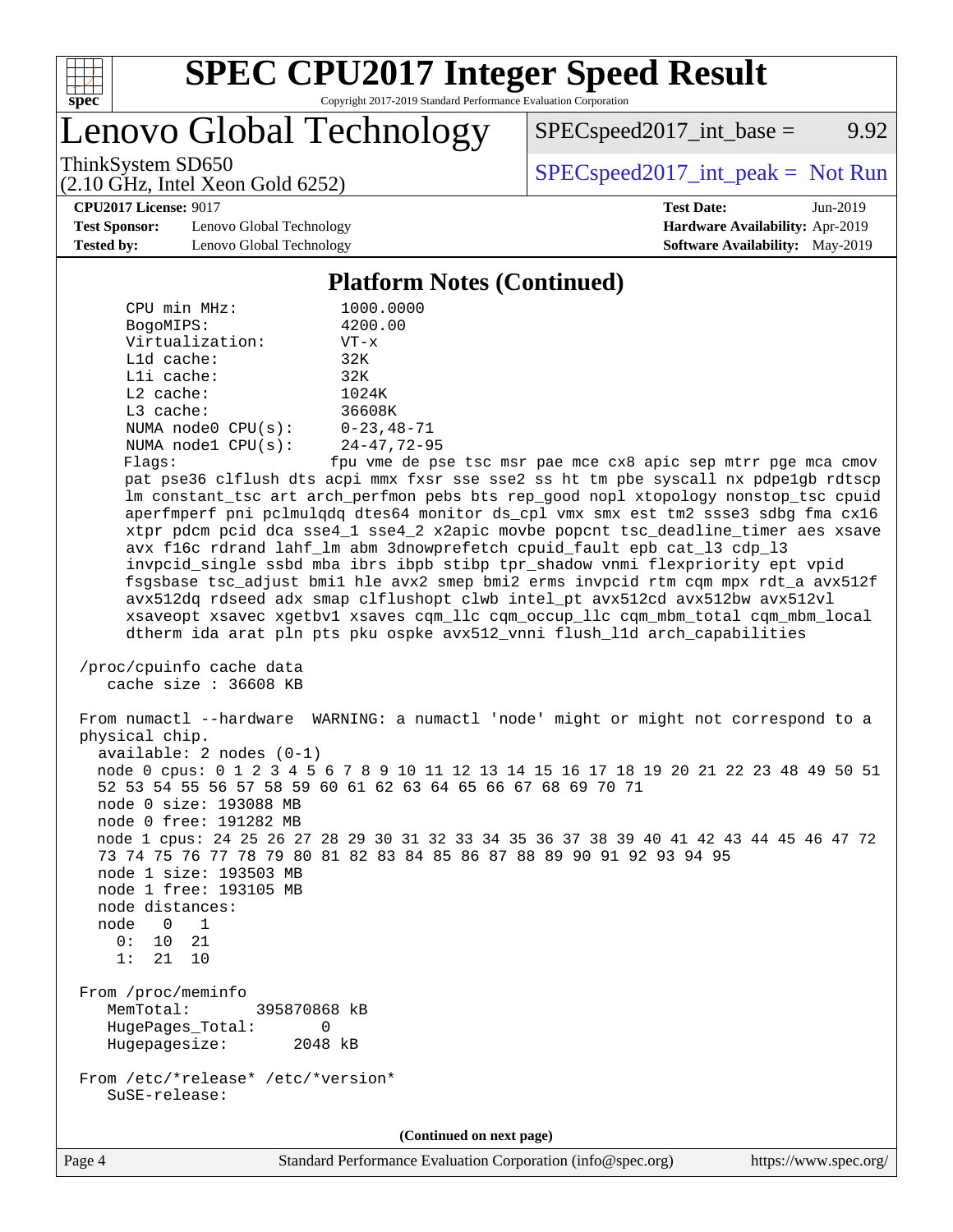

Lenovo Global Technology

ThinkSystem SD650  $SPEC speed2017\_int\_peak = Not Run$ 

 $SPEC speed2017\_int\_base =$  9.92

(2.10 GHz, Intel Xeon Gold 6252) **[CPU2017 License:](http://www.spec.org/auto/cpu2017/Docs/result-fields.html#CPU2017License)** 9017 **[Test Date:](http://www.spec.org/auto/cpu2017/Docs/result-fields.html#TestDate)** Jun-2019

**[Test Sponsor:](http://www.spec.org/auto/cpu2017/Docs/result-fields.html#TestSponsor)** Lenovo Global Technology **[Hardware Availability:](http://www.spec.org/auto/cpu2017/Docs/result-fields.html#HardwareAvailability)** Apr-2019 **[Tested by:](http://www.spec.org/auto/cpu2017/Docs/result-fields.html#Testedby)** Lenovo Global Technology **[Software Availability:](http://www.spec.org/auto/cpu2017/Docs/result-fields.html#SoftwareAvailability)** May-2019

#### **[Platform Notes \(Continued\)](http://www.spec.org/auto/cpu2017/Docs/result-fields.html#PlatformNotes)**

 SUSE Linux Enterprise Server 12 (x86\_64) VERSION = 12 PATCHLEVEL = 4 # This file is deprecated and will be removed in a future service pack or release. # Please check /etc/os-release for details about this release. os-release: NAME="SLES" VERSION="12-SP4" VERSION\_ID="12.4" PRETTY\_NAME="SUSE Linux Enterprise Server 12 SP4" ID="sles" ANSI\_COLOR="0;32" CPE\_NAME="cpe:/o:suse:sles:12:sp4" uname -a: Linux linux-y34g 4.12.14-94.41-default #1 SMP Wed Oct 31 12:25:04 UTC 2018 (3090901) x86\_64 x86\_64 x86\_64 GNU/Linux Kernel self-reported vulnerability status: CVE-2017-5754 (Meltdown): Not affected CVE-2017-5753 (Spectre variant 1): Mitigation: \_\_user pointer sanitization CVE-2017-5715 (Spectre variant 2): Mitigation: Indirect Branch Restricted Speculation, IBPB, IBRS\_FW run-level 3 Jun 13 05:52 SPEC is set to: /home/cpu2017-1.0.5-ic19.0u4 Filesystem Type Size Used Avail Use% Mounted on /dev/sdb3 xfs 446G 72G 374G 17% / Additional information from dmidecode follows. WARNING: Use caution when you interpret this section. The 'dmidecode' program reads system data which is "intended to allow hardware to be accurately determined", but the intent may not be met, as there are frequent changes to hardware, firmware, and the "DMTF SMBIOS" standard. BIOS Lenovo -[OTE135T-2.10]- 03/21/2019 Memory: 4x NO DIMM NO DIMM 12x Samsung M393A4K40CB2-CVF 32 GB 2 rank 2933 (End of data from sysinfo program) **[Compiler Version Notes](http://www.spec.org/auto/cpu2017/Docs/result-fields.html#CompilerVersionNotes)** ============================================================================== CC  $600.perlbench$  s(base)  $602.qcc$  s(base)  $605.mcf$  s(base)  $625.x264$  s(base)

**(Continued on next page)**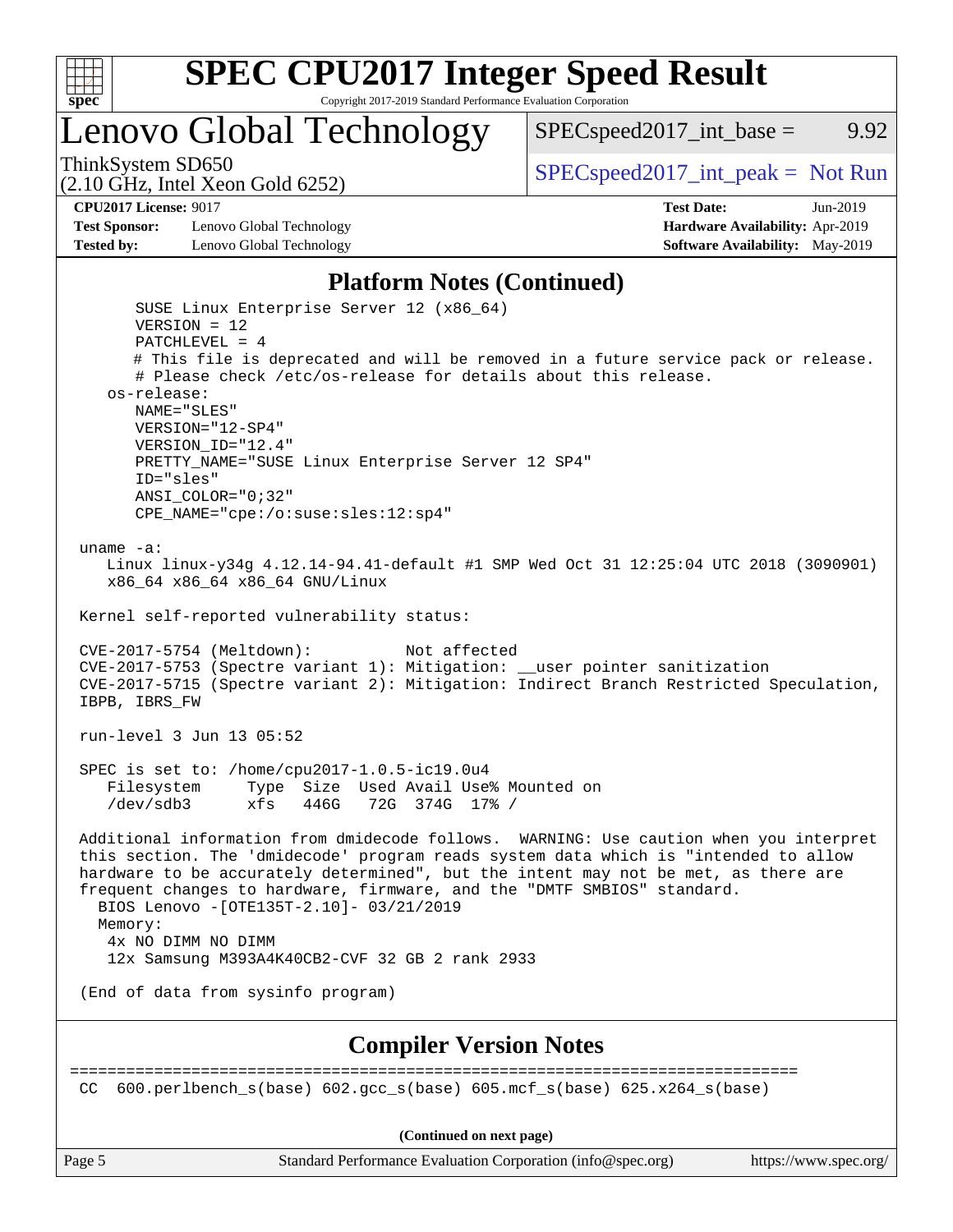

### Lenovo Global Technology

ThinkSystem SD650  $SPEC speed2017\_int\_peak = Not Run$ 

 $SPEC speed2017\_int\_base =$  9.92

#### (2.10 GHz, Intel Xeon Gold 6252)

**[CPU2017 License:](http://www.spec.org/auto/cpu2017/Docs/result-fields.html#CPU2017License)** 9017 **[Test Date:](http://www.spec.org/auto/cpu2017/Docs/result-fields.html#TestDate)** Jun-2019 **[Test Sponsor:](http://www.spec.org/auto/cpu2017/Docs/result-fields.html#TestSponsor)** Lenovo Global Technology **[Hardware Availability:](http://www.spec.org/auto/cpu2017/Docs/result-fields.html#HardwareAvailability)** Apr-2019 **[Tested by:](http://www.spec.org/auto/cpu2017/Docs/result-fields.html#Testedby)** Lenovo Global Technology **[Software Availability:](http://www.spec.org/auto/cpu2017/Docs/result-fields.html#SoftwareAvailability)** May-2019

### **[Compiler Version Notes \(Continued\)](http://www.spec.org/auto/cpu2017/Docs/result-fields.html#CompilerVersionNotes)**

657.xz\_s(base)

| Intel(R) C Intel(R) 64 Compiler for applications running on Intel(R) 64,<br>Version 19.0.4.227 Build 20190416<br>Copyright (C) 1985-2019 Intel Corporation. All rights reserved.     |
|--------------------------------------------------------------------------------------------------------------------------------------------------------------------------------------|
|                                                                                                                                                                                      |
| CXXC $620$ . omnetpp $s(base)$ $623$ . xalancbmk $s(base)$ $631$ . deepsjeng $s(base)$<br>$641.$ leela $s(base)$                                                                     |
| Intel(R) $C++$ Intel(R) 64 Compiler for applications running on Intel(R) 64,<br>Version 19.0.4.227 Build 20190416<br>Copyright (C) 1985-2019 Intel Corporation. All rights reserved. |
|                                                                                                                                                                                      |
| $FC$ 648. exchange 2 $s$ (base)                                                                                                                                                      |
| Intel(R) Fortran Intel(R) 64 Compiler for applications running on Intel(R)<br>64, Version 19.0.4.227 Build 20190416                                                                  |
| Copyright (C) 1985-2019 Intel Corporation. All rights reserved.                                                                                                                      |
|                                                                                                                                                                                      |

### **[Base Compiler Invocation](http://www.spec.org/auto/cpu2017/Docs/result-fields.html#BaseCompilerInvocation)**

[C benchmarks](http://www.spec.org/auto/cpu2017/Docs/result-fields.html#Cbenchmarks): [icc -m64 -std=c11](http://www.spec.org/cpu2017/results/res2019q3/cpu2017-20190624-15490.flags.html#user_CCbase_intel_icc_64bit_c11_33ee0cdaae7deeeab2a9725423ba97205ce30f63b9926c2519791662299b76a0318f32ddfffdc46587804de3178b4f9328c46fa7c2b0cd779d7a61945c91cd35)

[C++ benchmarks:](http://www.spec.org/auto/cpu2017/Docs/result-fields.html#CXXbenchmarks) [icpc -m64](http://www.spec.org/cpu2017/results/res2019q3/cpu2017-20190624-15490.flags.html#user_CXXbase_intel_icpc_64bit_4ecb2543ae3f1412ef961e0650ca070fec7b7afdcd6ed48761b84423119d1bf6bdf5cad15b44d48e7256388bc77273b966e5eb805aefd121eb22e9299b2ec9d9)

[Fortran benchmarks](http://www.spec.org/auto/cpu2017/Docs/result-fields.html#Fortranbenchmarks): [ifort -m64](http://www.spec.org/cpu2017/results/res2019q3/cpu2017-20190624-15490.flags.html#user_FCbase_intel_ifort_64bit_24f2bb282fbaeffd6157abe4f878425411749daecae9a33200eee2bee2fe76f3b89351d69a8130dd5949958ce389cf37ff59a95e7a40d588e8d3a57e0c3fd751)

### **[Base Portability Flags](http://www.spec.org/auto/cpu2017/Docs/result-fields.html#BasePortabilityFlags)**

 600.perlbench\_s: [-DSPEC\\_LP64](http://www.spec.org/cpu2017/results/res2019q3/cpu2017-20190624-15490.flags.html#b600.perlbench_s_basePORTABILITY_DSPEC_LP64) [-DSPEC\\_LINUX\\_X64](http://www.spec.org/cpu2017/results/res2019q3/cpu2017-20190624-15490.flags.html#b600.perlbench_s_baseCPORTABILITY_DSPEC_LINUX_X64) 602.gcc\_s: [-DSPEC\\_LP64](http://www.spec.org/cpu2017/results/res2019q3/cpu2017-20190624-15490.flags.html#suite_basePORTABILITY602_gcc_s_DSPEC_LP64) 605.mcf\_s: [-DSPEC\\_LP64](http://www.spec.org/cpu2017/results/res2019q3/cpu2017-20190624-15490.flags.html#suite_basePORTABILITY605_mcf_s_DSPEC_LP64) 620.omnetpp\_s: [-DSPEC\\_LP64](http://www.spec.org/cpu2017/results/res2019q3/cpu2017-20190624-15490.flags.html#suite_basePORTABILITY620_omnetpp_s_DSPEC_LP64) 623.xalancbmk\_s: [-DSPEC\\_LP64](http://www.spec.org/cpu2017/results/res2019q3/cpu2017-20190624-15490.flags.html#suite_basePORTABILITY623_xalancbmk_s_DSPEC_LP64) [-DSPEC\\_LINUX](http://www.spec.org/cpu2017/results/res2019q3/cpu2017-20190624-15490.flags.html#b623.xalancbmk_s_baseCXXPORTABILITY_DSPEC_LINUX) 625.x264\_s: [-DSPEC\\_LP64](http://www.spec.org/cpu2017/results/res2019q3/cpu2017-20190624-15490.flags.html#suite_basePORTABILITY625_x264_s_DSPEC_LP64)

**(Continued on next page)**

Page 6 Standard Performance Evaluation Corporation [\(info@spec.org\)](mailto:info@spec.org) <https://www.spec.org/>